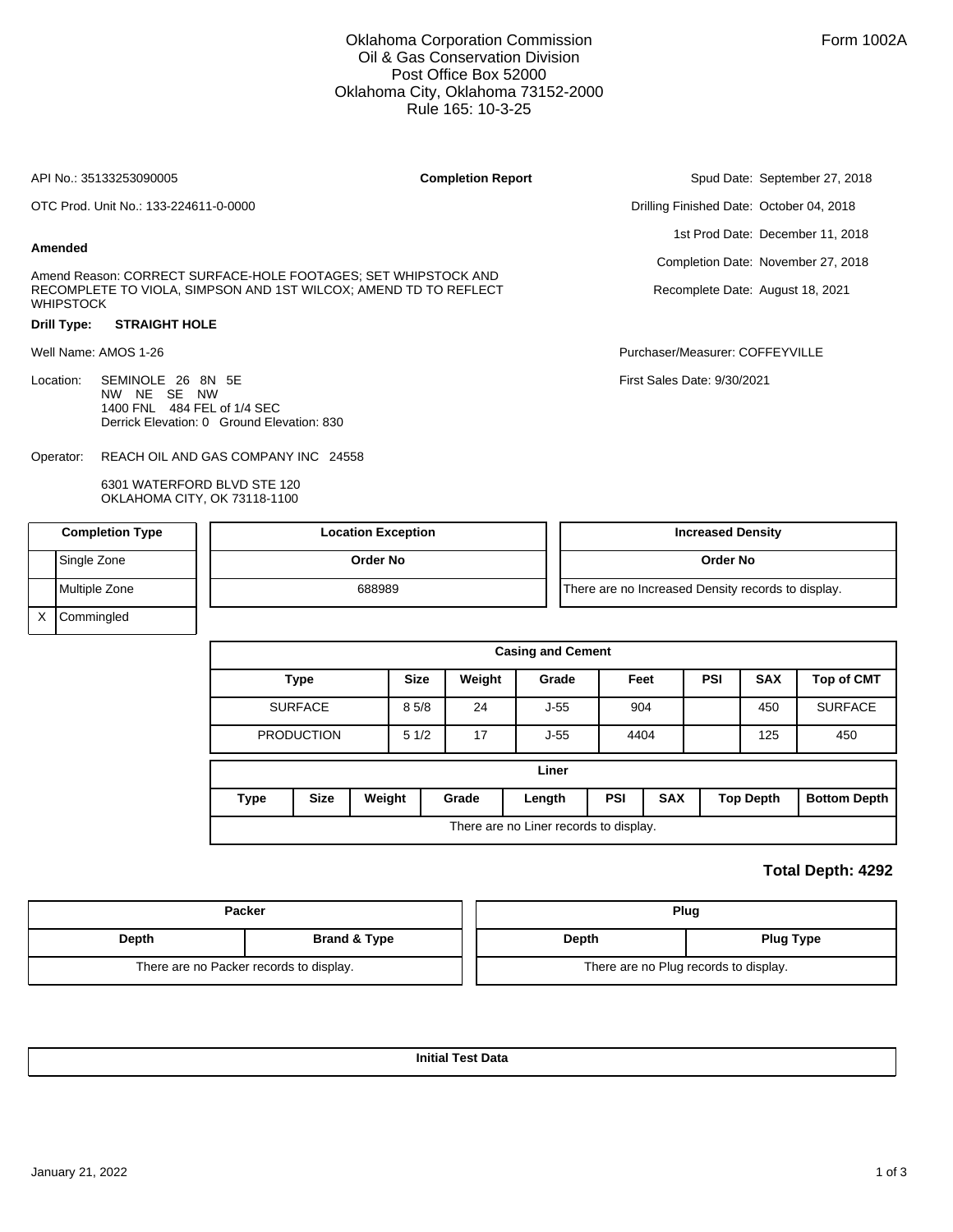| <b>Test Date</b>                 | Formation                                      |                                    | Oil<br><b>BBL/Day</b> |                         | <b>Oil-Gravity</b><br>(API)                                                 | Gas<br><b>MCF/Day</b>        | Gas-Oil Ratio<br>Cu FT/BBL                             | Water<br><b>BBL/Day</b> | Pumpin or<br><b>Flowing</b> | <b>Initial Shut-</b><br>In<br><b>Pressure</b> | Choke<br>Size | <b>Flow Tubing</b><br><b>Pressure</b> |
|----------------------------------|------------------------------------------------|------------------------------------|-----------------------|-------------------------|-----------------------------------------------------------------------------|------------------------------|--------------------------------------------------------|-------------------------|-----------------------------|-----------------------------------------------|---------------|---------------------------------------|
| Aug 18, 2021                     | <b>VARIOUS COMMINGLED</b><br><b>FORMATIONS</b> |                                    | 5                     |                         | 40                                                                          |                              |                                                        | 95                      | <b>PUMPING</b>              | 10                                            | 64/64         |                                       |
|                                  |                                                |                                    |                       |                         |                                                                             |                              | <b>Completion and Test Data by Producing Formation</b> |                         |                             |                                               |               |                                       |
|                                  |                                                | Code: 202VIOL                      |                       |                         |                                                                             |                              |                                                        |                         |                             |                                               |               |                                       |
|                                  |                                                | <b>Spacing Orders</b>              |                       |                         |                                                                             |                              | <b>Perforated Intervals</b>                            |                         |                             |                                               |               |                                       |
|                                  | <b>Order No</b>                                |                                    | <b>Unit Size</b>      |                         |                                                                             | From                         |                                                        |                         |                             |                                               |               |                                       |
|                                  | 560241                                         |                                    | 80                    |                         |                                                                             |                              | There are no Perf. Intervals records to display.       |                         |                             |                                               |               |                                       |
|                                  |                                                | <b>Acid Volumes</b>                |                       |                         |                                                                             |                              | <b>Fracture Treatments</b>                             |                         |                             |                                               |               |                                       |
|                                  | NO ADDITIONAL TREATMENT                        |                                    |                       |                         |                                                                             |                              | NO ADDITIONAL TREATMENT                                |                         |                             |                                               |               |                                       |
| Formation Name: SIMPSON DOLOMITE |                                                |                                    |                       |                         |                                                                             | Code: 202SMPSD<br>Class: OIL |                                                        |                         |                             |                                               |               |                                       |
|                                  |                                                | <b>Spacing Orders</b>              |                       |                         |                                                                             |                              | <b>Perforated Intervals</b>                            |                         |                             |                                               |               |                                       |
|                                  | <b>Order No</b>                                |                                    | <b>Unit Size</b>      |                         |                                                                             | From                         |                                                        |                         | To                          |                                               |               |                                       |
|                                  | 560241                                         |                                    | 80                    |                         |                                                                             |                              | There are no Perf. Intervals records to display.       |                         |                             |                                               |               |                                       |
|                                  |                                                | <b>Acid Volumes</b>                |                       |                         |                                                                             |                              | <b>Fracture Treatments</b>                             |                         |                             |                                               |               |                                       |
| NO ADDITIONAL TREATMENT          |                                                |                                    |                       | NO ADDITIONAL TREATMENT |                                                                             |                              |                                                        |                         |                             |                                               |               |                                       |
|                                  |                                                | Code: 202WLCX1<br>Class: OIL       |                       |                         |                                                                             |                              |                                                        |                         |                             |                                               |               |                                       |
|                                  |                                                | <b>Spacing Orders</b>              |                       |                         |                                                                             |                              | <b>Perforated Intervals</b>                            |                         |                             |                                               |               |                                       |
|                                  | Order No                                       |                                    | <b>Unit Size</b>      |                         |                                                                             | From                         |                                                        |                         |                             |                                               |               |                                       |
|                                  | 560241                                         |                                    | 80                    |                         |                                                                             |                              | There are no Perf. Intervals records to display.       |                         |                             |                                               |               |                                       |
| <b>Acid Volumes</b>              |                                                |                                    |                       |                         |                                                                             |                              | <b>Fracture Treatments</b>                             |                         |                             |                                               |               |                                       |
| NO ADDITIONAL TREATMENT          |                                                |                                    |                       | NO ADDITIONAL TREATMENT |                                                                             |                              |                                                        |                         |                             |                                               |               |                                       |
|                                  | <b>FORMATIONS</b>                              | Formation Name: VARIOUS COMMINGLED |                       |                         |                                                                             |                              | Code: 999VARS                                          |                         | Class: OIL                  |                                               |               |                                       |
| Formation                        |                                                |                                    |                       | Top                     |                                                                             |                              |                                                        |                         |                             |                                               |               |                                       |
| <b>VIOLA</b>                     |                                                |                                    |                       |                         | Were open hole logs run? Yes<br>Date last log run: October 04, 2018<br>4174 |                              |                                                        |                         |                             |                                               |               |                                       |
| SIMPSON DOLOMITE                 |                                                |                                    |                       |                         | 4218                                                                        |                              | Were unusual drilling circumstances encountered? No    |                         |                             |                                               |               |                                       |
| <b>1ST WILCOX</b>                |                                                |                                    |                       |                         | 4290                                                                        |                              | Explanation:                                           |                         |                             |                                               |               |                                       |

## **Other Remarks**